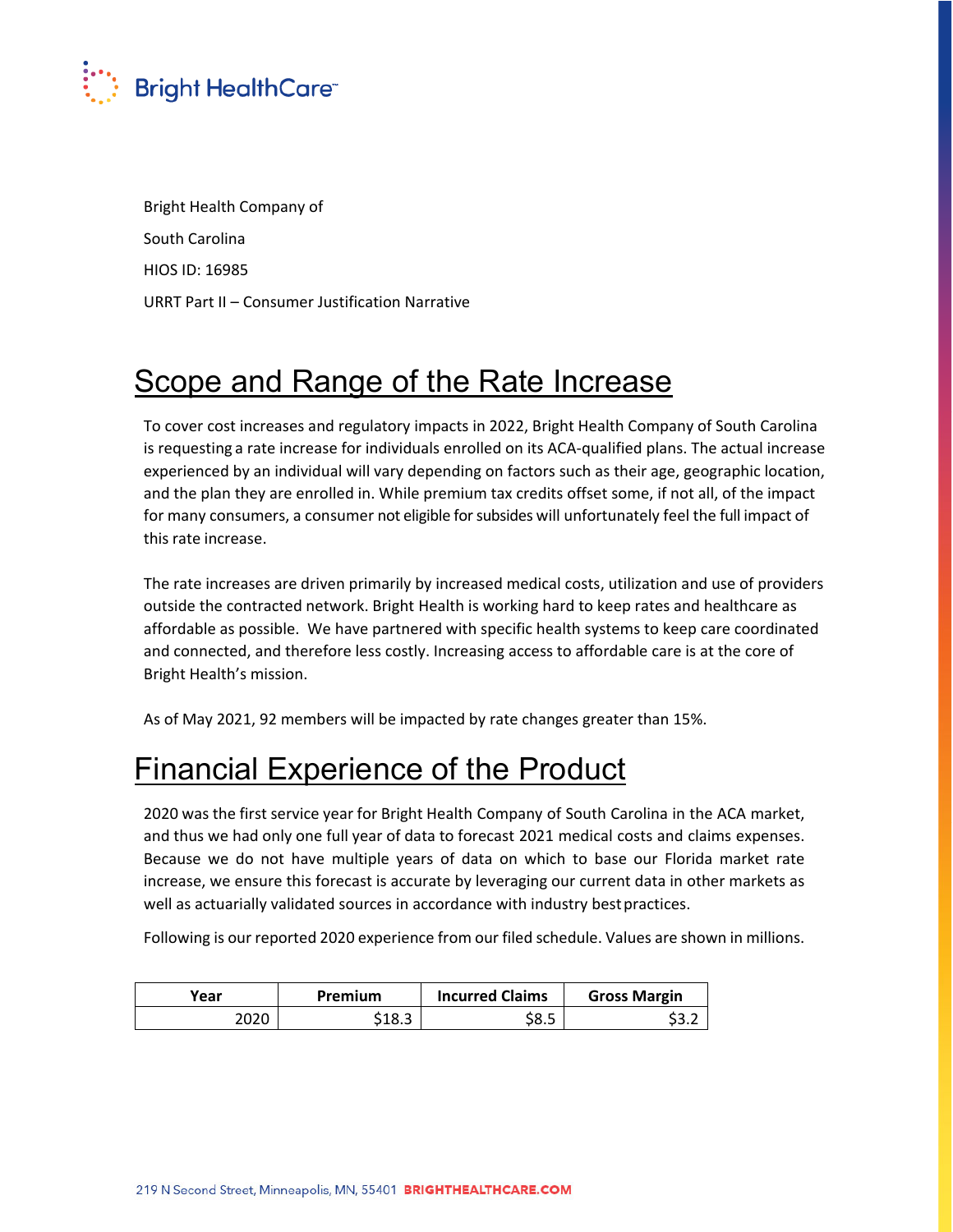

## Changes in Medical Service Costs

Although we partner with specific health system to keep care coordinated and connected, increases in medical and drug costs are components driving rate increases.

Additionally, out of network utilization at non‐contracted facilities is a primary focus for the company, and we fully expect to see a reduction in care being delivered outside of our network. Bright has managed to implement a robust out‐of‐network solution for the entire state and has broadened its network to include providers that were seeing high out‐of‐network utilization.

### Changes in Benefits

Bright Health has made some changes to our benefit plans for 2022 to keep plans as affordable as possible in this regulatory climate, and to maintain our compliance with Federal and State regulations. These changes have allowed us to keep our rate increase from being higher. Bright is also offering additional plan options to give existing and new Bright members morechoice.

## Administrative Costs and Anticipated Margins

Federal law states that we must spend at least 80% of all premium dollars collected on health care for our member, or on programs that improve their health.